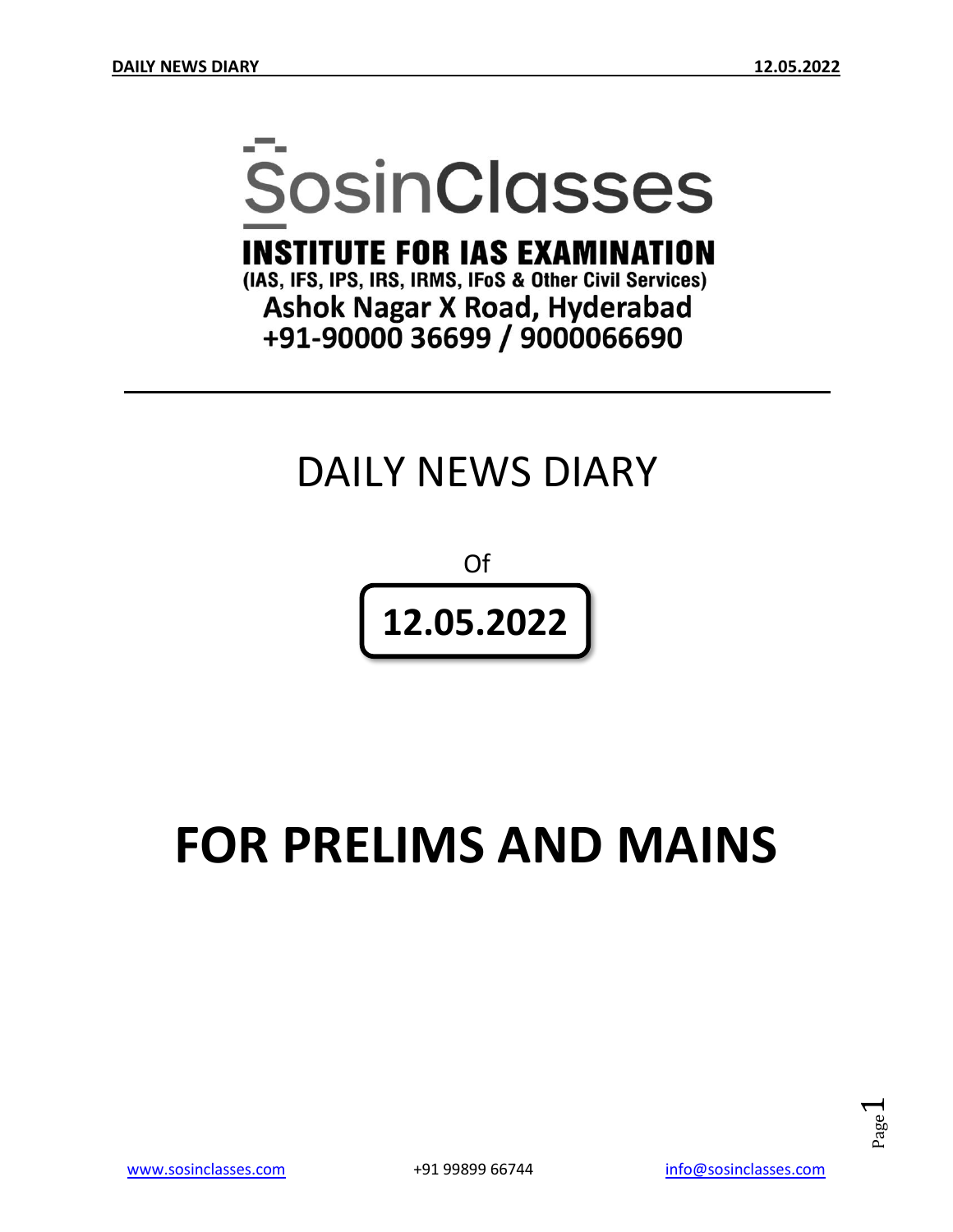Warm Greetings.

- $\triangleright$  DnD aims to provide every day news analysis in sync with the UPSC pattern.
- $\triangleright$  It is targeted at UPSC Prelims & Mains.
- $\triangleright$  Daily articles are provided in the form of Question and Answers
- To have a bank of mains questions.
- And interesting to read.
- Providing precise information that can be carried straight to the exam, rather than over dumping.

josinciasses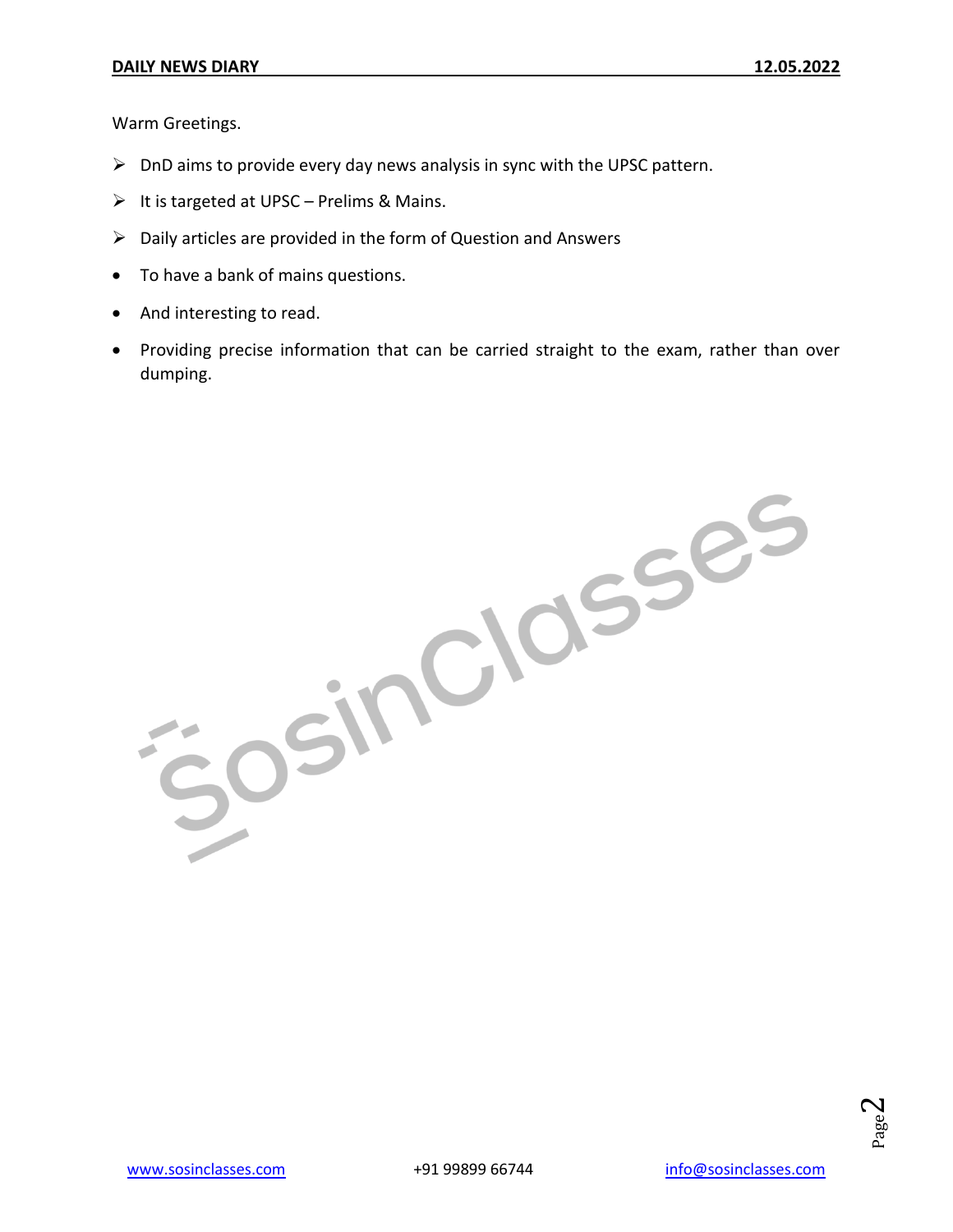## **INDEX**

#### **GS 2**

| GS 3 |  |  |
|------|--|--|
|      |  |  |
|      |  |  |

| 11 |
|----|
|    |
|    |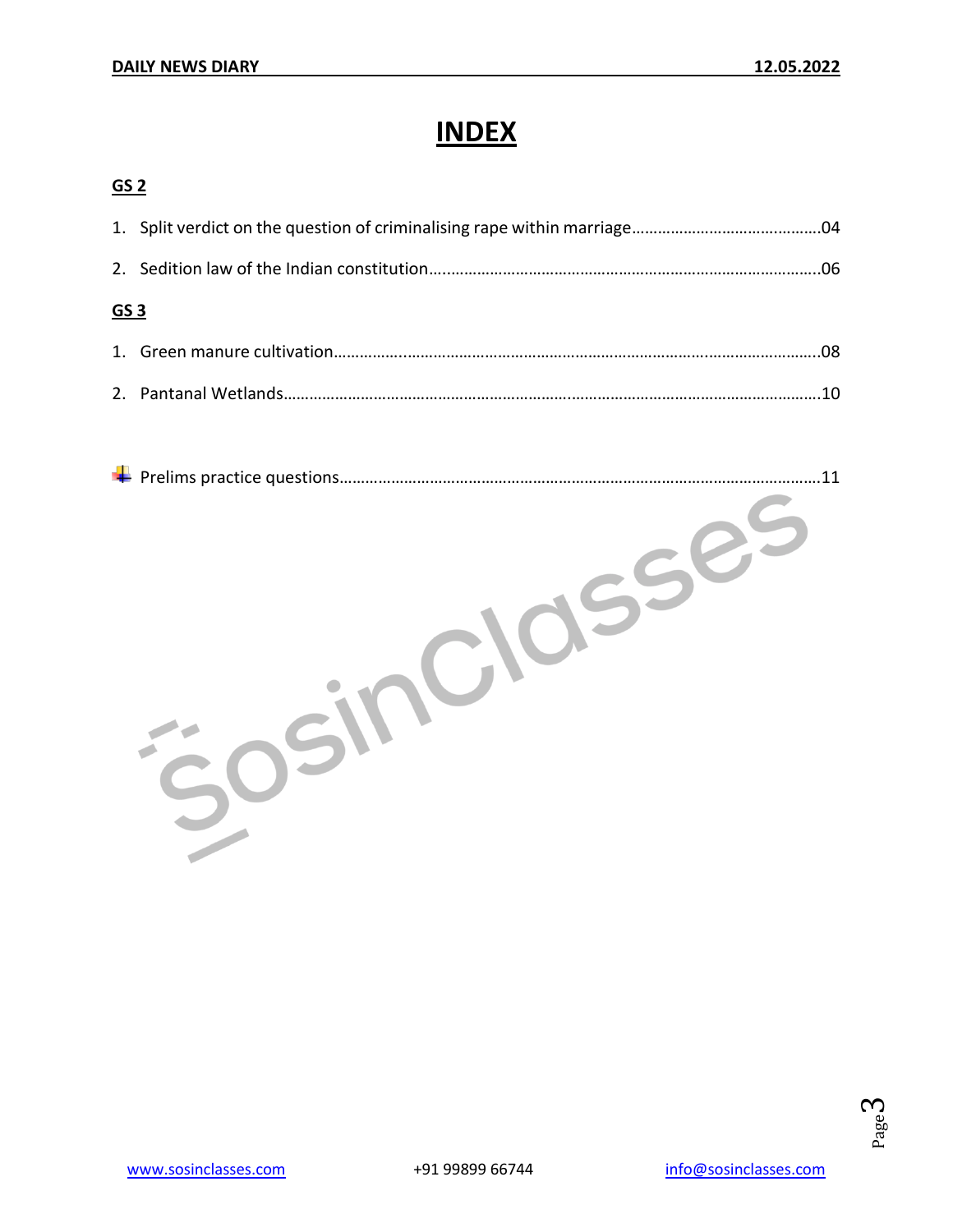#### **GS 2**

#### **☆ ECONOMY**

#### **Q) "Delhi High Court gave a split verdict on the question of criminalising rape within marriage". Discuss.**

#### **Context:**

Two judges of the Delhi High Court gave a split verdict on the question of criminalising rape within marriage, leaving the law unchanged. Seems like the matter will now be referred to a larger bench.

#### **Marital Rape:**

- Marital rape is the act of sexual intercourse with one's spouse without her consent.
- It is no different manifestation of domestic violence and sexual abuse.
- It is often a chronic form of violence for the victim which takes place within abusive relations.

#### **Present issue:**

- One of the Judge struck down as unconstitutional the exception to Section 375 of the IPC, which says that sexual intercourse by a man with his wife aged 18 and above is not rape even if it is without her consent.
- **However, another Judge said that issue requires consideration of social, cultural and legal** aspects.
- Outcome of the split verdict: Preserving the institution of marriage
- **The Centre's concern that criminalising marital rape may destabilise the institution of** marriage is a "legitimate" one, said the HC.
- Spousal intimacy: In a marriage, conjugal expectation is a two-way street, where "consent is given as a part of spousal intimacy although the will to engage may be absent".
- Need for written agreement: If every such case is treated as marital rape, then the only way partners in a marriage may survive would be by drawing up a detailed written agreement.
- **Burden of evidentiary record: This would lead to creating a detailed evidentiary record of** every act of intimacy and/or by inviting a third party to act as a witness.
- Defying marital obligations: The HC said that marriage was accompanied by obligations that the partners had to bear, including conjugal expectations, financial obligations and, finally, duty towards progeny.
- Sexual liberty of spouses: The bench also underlined the signs of injury on a partner need not necessarily mean there had been non-consensual sex as "in the age of sexual liberation", injuries could be a sign of "passion".
- Cruelty not rape: Forced sexual intercourse between a husband and wife cannot be treated as rape. At worst, it can be treated as sexual abuse found in Section 3 of the Domestic Violence Act.

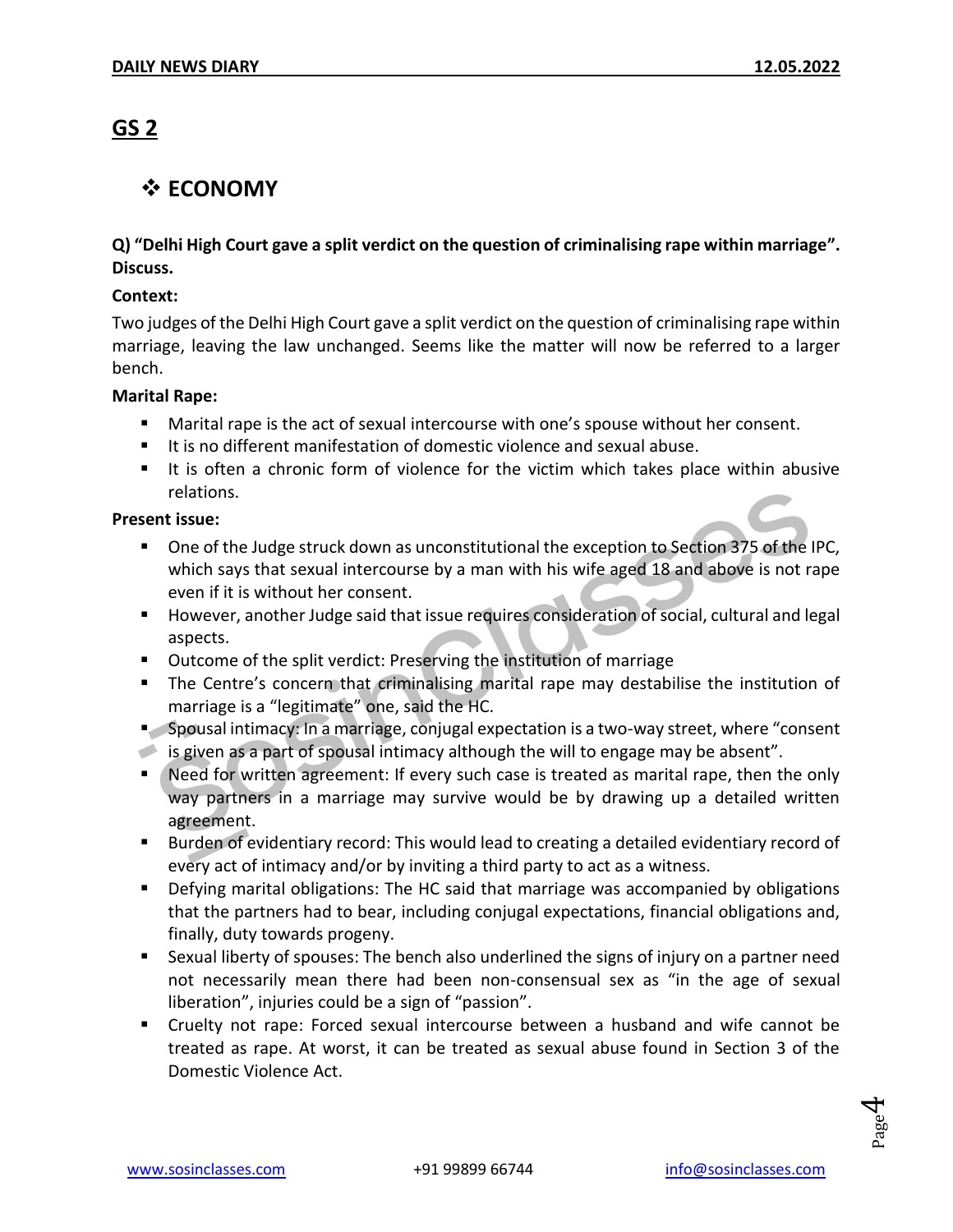Clash of ego: A wife cannot prescribe a particular punishment that can be imposed on the husband 'to satisfy her ego'," the judge said.

#### **Marital Rapes:**

Section 3 of the Protection of Women from Domestic Violence Act, 2005 provides a definition for domestic violence, which includes physical, sexual, verbal and emotional abuse.

#### **General reasons for disapproval of this concept:**

The reluctance to define non-consensual sex between married couples as a crime and to prosecute has been attributed to:

- 1. Traditional views of marriage
- 2. Interpretations of religious doctrines
- 3. Ideas about male and female sexuality
- 4. Cultural expectations of subordination of a wife to her husband
- 5. It is widely held that a husband cannot be guilty of any sexual act committed by himself upon his lawful wife their on account of their mutual matrimonial consent.

#### **Violation of fundamental rights:**

Marital rape is considered as the violation of FR guaranteed under Article 14 of the Indian constitution which guarantees the equal protection of laws to all persons.

By depriving married women of an effective penal remedy against forced sexual intercourse, it violates their right to privacy and bodily integrity, aspects of the right to life and personal liberty under Article 21.

#### **Global examples:**

- Marital rape immunity is known in several post-colonial common law countries.
- Australia (1981), Canada (1983), and South Africa (1993) have enacted laws that criminalise marital rape.
- The UK in 1991 arrived at a consensus that a rapist remains a rapist subject to the criminal law, irrespective of his relationship with his victim.
- However, in 2003 marital rape was outlawed by legislation in the UK.

#### **Problems in prosecuting marital rape:**

- $\triangleright$  Lack of awareness: A lack of public awareness, as well as reluctance or outright refusal of authorities to prosecute is common globally.
- $\triangleright$  Gender norms: Additionally, gender norms that place wives in subservient positions to their husbands, make it more difficult for women to recognize such rape.
- $\triangleright$  Acceptability of the concept: Another problem results from prevailing social norms that exist.

#### **Present regulations in India:**

- Indian Penal Code criminalizes rape in most cases, although marital rape is not illegal when the woman is over the age of 18.
- However, until 2017, men married to those between 15 and 18 could not be convicted of rape.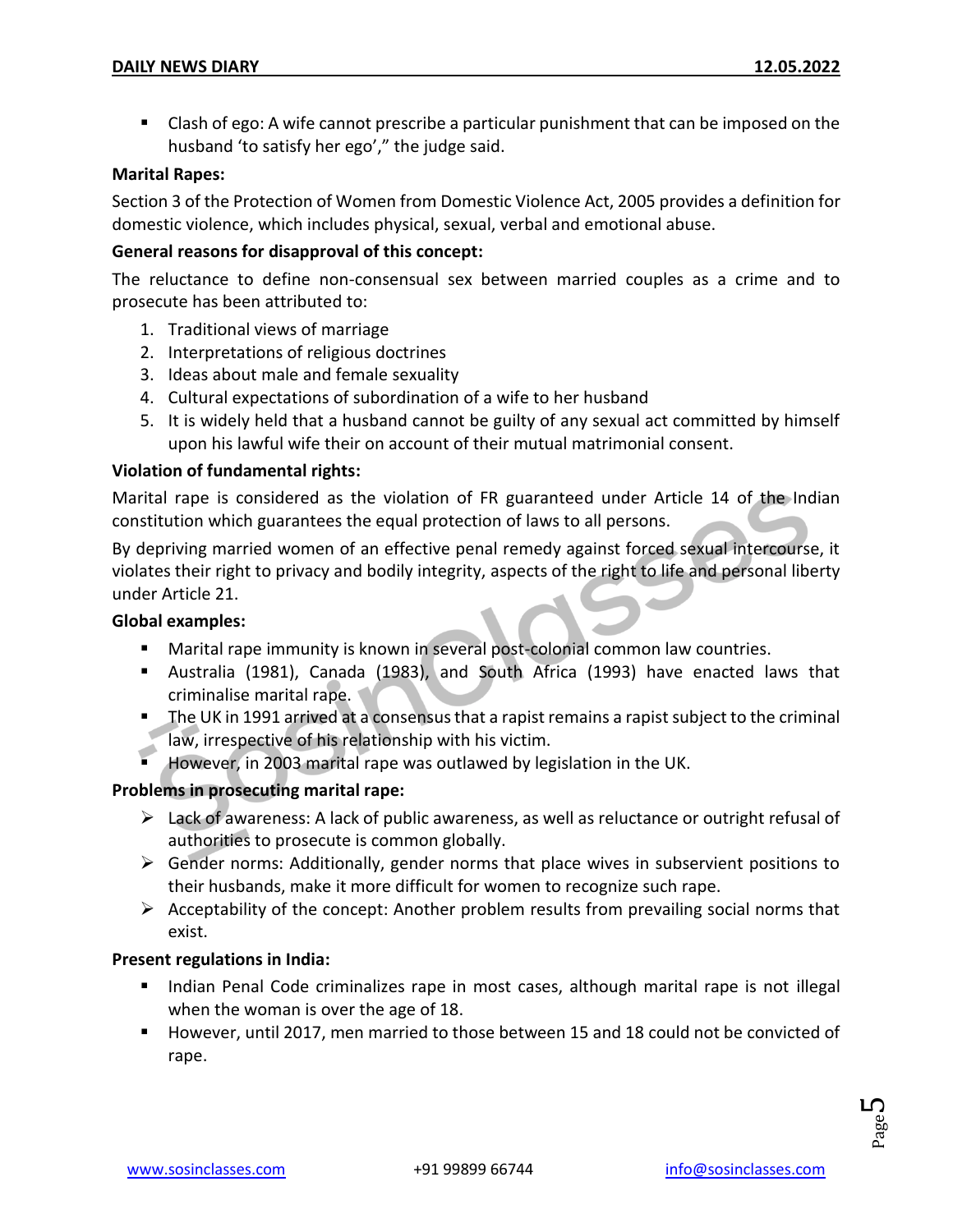- Marital rape of an adult wife, who is unofficially or officially separated, is a criminal offence punishable by 2 to 7 year in prison; it is not dealt by normal rape laws which stipulate the possibility of a death sentence.
- According to the Protection of Women From Domestic Violence Act (2005), other married women subject to such crime by their husband may demand for financial compensation.
- They also have the right to continue to live in their marital household if they wish, or may approach shelter or aid homes.
- However, marital rape is still not a criminal offence in this case and is only a misdemeanour.

#### **Arguments against criminalization:**

- $\checkmark$  Subjective: It is very subjective and intricate to determine whether consent was acquired or not.
- $\checkmark$  Prone to Misuse: If marital rape is criminalized without adequate safeguards it could be misused like the current dowry law by the dissatisfied wives to harass and torture their Husbands.
- $\checkmark$  Burden on Judiciary: It will increase the burden of judiciary which otherwise may serve other more important causes.

#### **Way forward**

- o Sanctioning marital rape is an acknowledgment of the woman's right to selfdetermination (i.e., control) of all matters relating to her body.
- o In the absence of any concrete law, the judiciary always finds it difficult to decide the matter of domestic rape in the absence of solid evidence.
- $\circ$  The main purpose of marriage is procreation, and sometimes divorce is sought on the ground of non-consummation of marriage.
- o Before giving a final interpretation, the judiciary must balance the rights and duties of both partners.

#### *Source: The Hindu*

#### **Q) Explain the challenges and issues associated with the sedition law of the Indian constitution. Context:**

The Supreme Court suspended pending criminal trials and court proceedings under Section 124A (sedition) of the Indian Penal Code, while allowing the Union of India to reconsider the Britishera law.

#### **Supreme Court**

All pending trials, appeals and proceedings with respect to the charge framed under Section 124A of the IPC be kept in temporary suspension.

The court also restrained centre and states from registering FIRs, continuing investigations or take coercive measures under Section 124A.

#### **Sedition Law:**

 Section 124A of the Indian Penal Code lays down the punishment for sedition. The IPC was enacted in 1860, under the British Raj.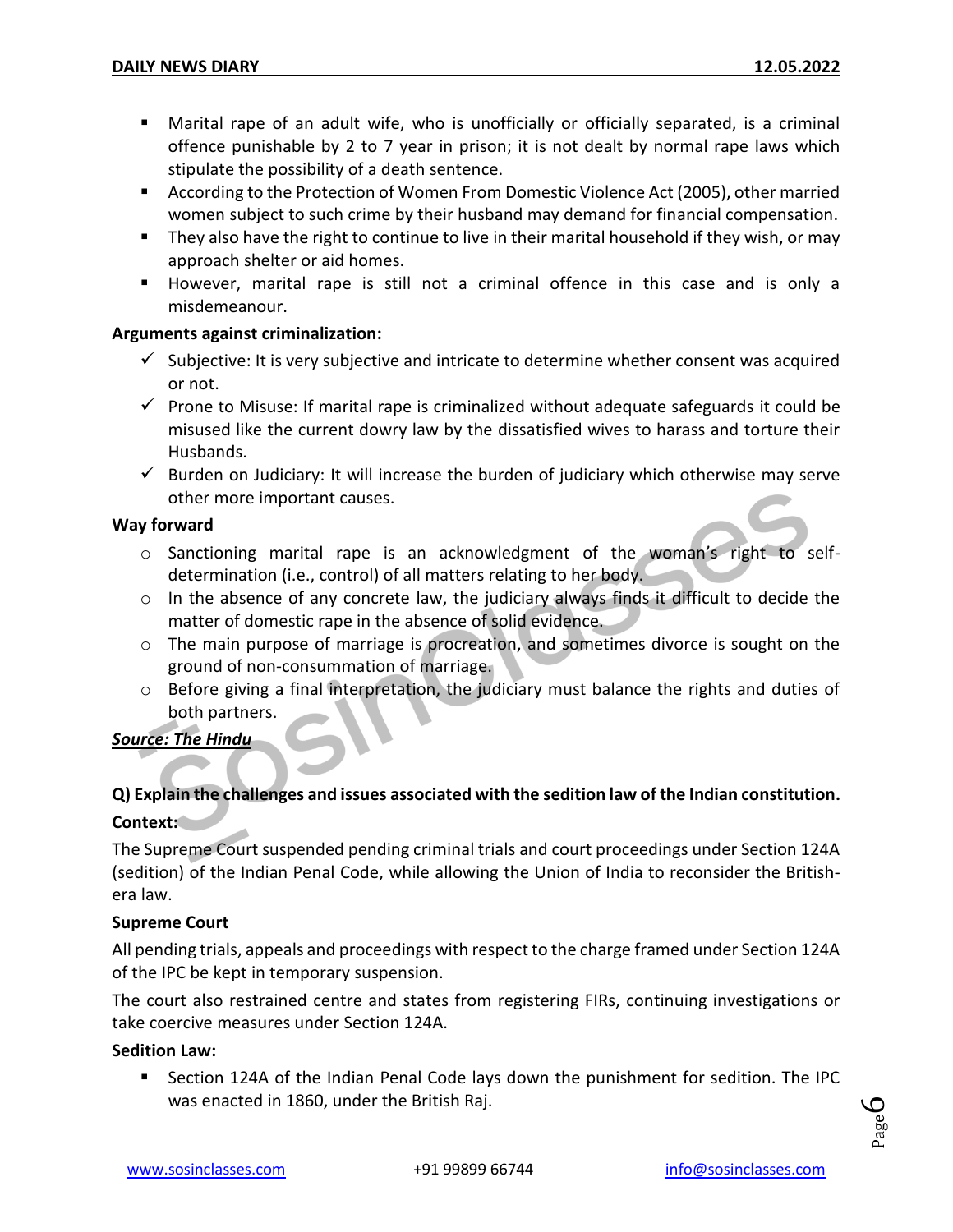- The then British government in India feared that religious preachers on the Indian subcontinent would wage a war against the government.
- Particularly after the successful suppression of the Wahabi/Waliullah Movement by the British, the need was felt for such law.
- Throughout the Raj, this section was used to suppress activists in favor of national independence, including Tilak and Mahatma Gandhi, both of whom were found guilty and imprisoned.

#### **Present controversy:**

- 1. Frequent use: In recent times, the resort to this section is seen as disturbingly frequent.
- 2. Curbing dissent: Activists, cartoonists and intellectuals have been arrested under this section, drawing criticism from liberals that it is being used to suppress dissent and silence critics.
- 3. Misuse for propaganda: Authorities and the police who invoke this section defend the measure as a necessary step to prevent public disorder and anti-national activities.
- 4. Irrelevance: Many of them have also been detained under the National Security Act and UAPA.

Hair-trigger cases | National Crime Records Bureau (NCRB) report says 356 cases of sedition under Section 124A of the Indian Penal Code had been registered and 548 people arrested between 2015 and 2020, with just six convictions. A look at a few recent cases:



Voice of reason: A protest in Karnataka against a sedition case slapped on a school in January 2020 over a play performed by students. . AP

**Disha Ravi:** The 21-year-old Bengalurubased environment activist was arrested by the Delhi Police on February 14, 2021 for allegedly creating and disseminating a 'toolkit' on the farmers' protests. Granting her bail on February 23, 2021, a Delhi court said "the offence of sedition cannot be invoked to minister to the wounded vanity of the governments"

Kashmiri students: Three of them studying in Agra were arrested on October 28, 2021 for allegedly posting a WhatsApp status praising Pakistani players after their victory against India in a T20 cricket match. They were languishing in prison till April 26 this year even after securing bail on March 30 from the Allahabad High Court due to the non-availability of local guarantors, a high security amount and police verification

**Sharjeel Imam:** The JNU student leader had allegedly made inflammatory speeches at Jamia Millia Islamia on December 13, 2019, and at Aligarh **Muslim University** on December 16, 2019 during the anti-CAA stir. A court has framed charges against Imam, who has been in judicial custody since 2020,

for sedition and other charges

Kanhaiya Kumar: In 2016, a group of students from Jawaharlal Nehru University held a poetry session to mark the third anniversary of the hanging of 2001 Parliament attack case convict Afzal Guru. The Delhi Police later charged the then JNU student union president Kanhaiva Kumar, Umar Khalid and others with sedition

#### **Debates:**

- $\triangleright$  Demand for its scrapping: Liberals and rights activists have been demanding the scrapping of Section 124A.
- $\triangleright$  Provision is outdated: It is argued that the provision is "overbroad", i.e., it defines the offence in wide terms threatening the liberty of citizens.
- $\triangleright$  Various calls for its reconsideration: The Law Commission has also called for a reconsideration of the section.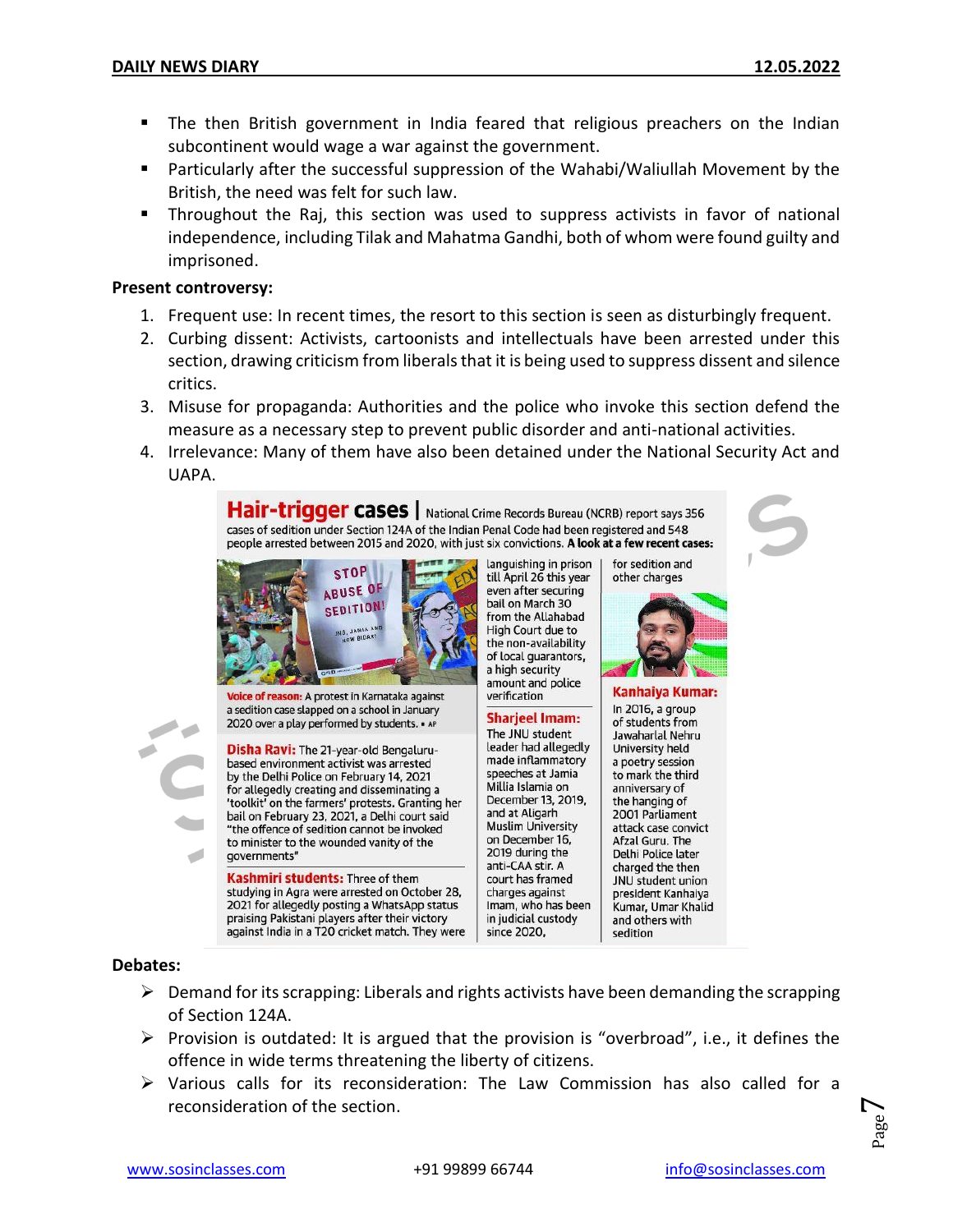- $\triangleright$  Tyranny of the law: It has pointed that Britain abolished it more than a decade ago and raised the question of whether a provision introduced by the British to put down the freedom struggle should continue to be law in India.
- $\triangleright$  Doctrine of severability: Some argue that a presumption of constitutionality does not apply to pre-constitutional laws as those laws have been made by foreign legislature or bodies.

#### **Need for such law:**

- There are some tendencies exist even today who wish to overthrow the state apparatus and constitutional scheme of India.
- If falls on the judiciary to protect Articles 19 and Article 21 of the Constitution.
- Undue exercise of free speech has led to overture of ordinary dissent into an anti-national insurrection or uprising.
- **There are areas in the country that face hostile activities and insurgencies created by rebel** groups, like the Maoists.
- **There must be restrictions on expressing unnecessary contempt or ridiculing of the** Government beyond certain limits.

#### **Way forward**

- $\checkmark$  India is the largest democracy in the world and the right to free speech and expression is an essential ingredient of democracy.
- $\checkmark$  The sedition law should not be abolished as some measures are needed to check communal violence & insurgency activities like Naxals.
- $\checkmark$  The definition of sedition should be narrowed down, to include only the issues pertaining to the territorial integrity of India as well as the sovereignty of the country.
- $\checkmark$  Section 124A should not be misused as a tool to curb free speech.

#### *Source: The Hindu*

#### **GS 3**

#### **ENVIRONMENT & BIODIVERSITY**

#### **Q) Assess the significance and characteristics of green manure cultivation.**

#### **Context:**

The Punjab agriculture department is promoting the cultivation of green manure these days. Punjab Agro is providing subsidy on the seed at the rate of Rs 2,000 per quintal, which costs Rs 6,300 per quintal without subsidy. The farmers can avail its seed from the block level offices of the agriculture department as limited stock is available.

#### **Green Manure:**

Green manures are crops grown specifically for maintaining soil fertility and structure. It is done by leaving uprooted or sown crops parts, allowing them to wither onto the field and serve as

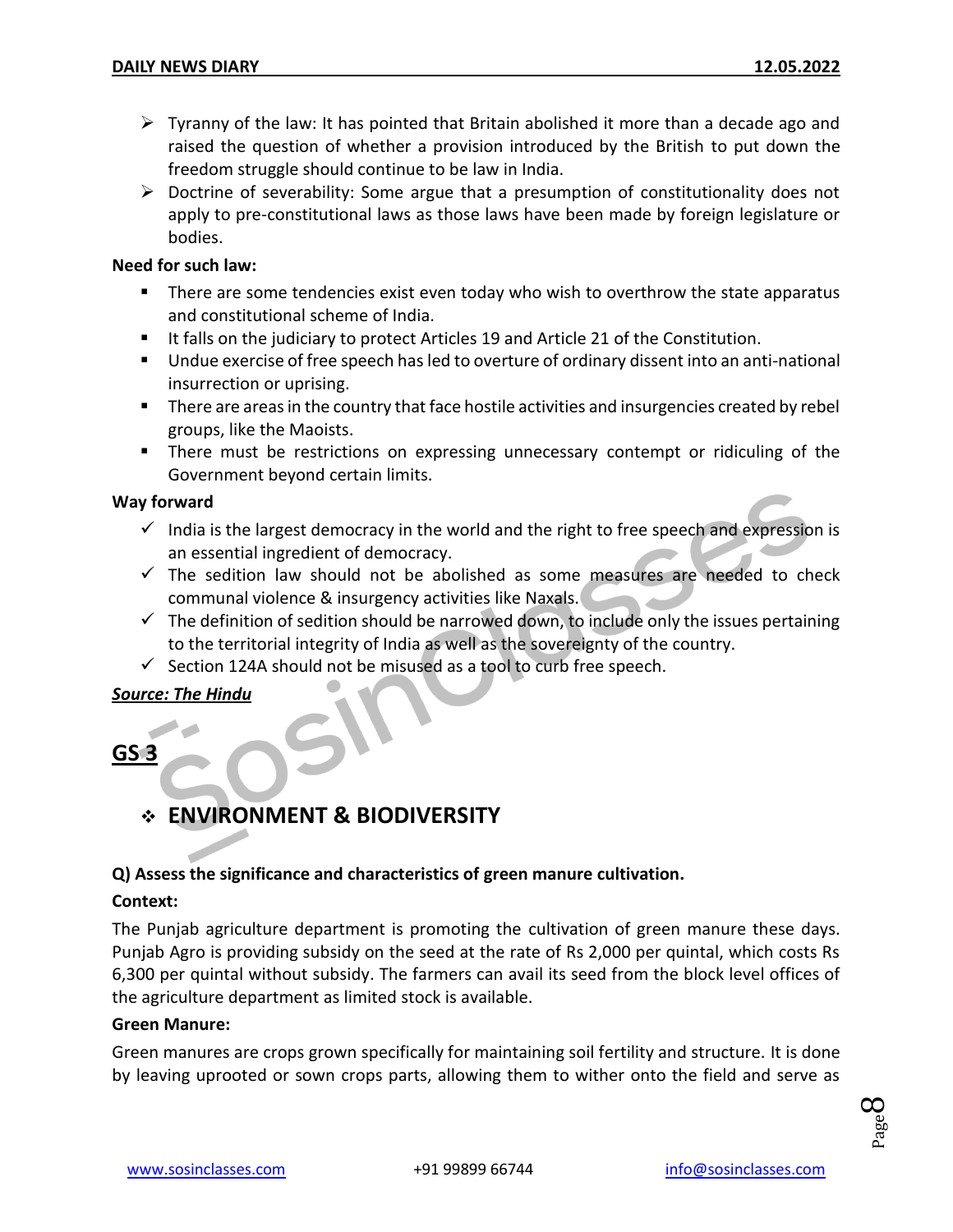mulch and soil fertilizers. They are normally incorporated back into the soil, either directly, or after removal and composting.

There are three main varieties of green manure, including:

- 1. Dhaincha
- 2. Cowpea
- 3. Sunhemp

Also, some crops such as summer moong, mash pulses and guar act as green manure. They can be sown after wheat cultivation

#### **Characteristics of green manure:**

Green manure must be leguminous in nature. They must bear maximum nodules on its roots to fix large amount of atmospheric nitrogen in the soil

#### **Why is sowing of green manure important in Punjab?**

- Punjab's per hectare fertiliser consumption, which is around 244 kg, is one of the highest in the country and is also higher than the national average.
- Growing green manure can curtail this consumption to a large extent by 25 to 30% and can save huge input cost for the farmers.
- In Punjab high-intensity agricultural practices are prevalent as farmers take two-three crops in a year, which requires lots of chemical fertilisers such as urea, DAP etc.
- And this leads to deficiencies of micronutrients like iron and zinc, especially in the soils where rice is cultivated thus affecting productivity.
- **In such a situation, green manuring helps improve soil health and enhance the** productivity of the crops.

#### **How does it benefit the soil and crop?**

- **Green manure helps in enhancing the organic matter in the soil, meets the deficiency of** the micronutrients and reduces the consumption of the inorganic fertilisers etc.
- It is a good alternative to the organic manure and it conserves the nutrients, adds nitrogen and stabilises the soil structure.
- If decomposes rapidly and liberates large quantities of carbon dioxide and weak acids, which act on insoluble soil minerals to release nutrients for plant growth.
- Also, it contains 15 to 18 quintals of dry matter, which also contains phosphorus, potassium, zinc, copper, iron and manganese, per acre and 20 to 40kg per acre of nitrogen.
- **F** Green manure crops naturally have the ability to suppress weed growth, hence preferred by farmers.
- Soil erosion is prevented with improved stability of the top-soil. This helps to improve the overall soil structure by providing porosity and aeration in the soil.

#### **Limitations of green manure:**

- 1. Sometimes excessive use of green manure may cause over-fixation of nitrogen and phosphorus into the land making it toxic and further leading to nutrient pollution.
- 2. Green manure crops may prove to be too costly for the farmers; it may end up meaning that they will plant less cultivation crops for the sake of planting green manure crops.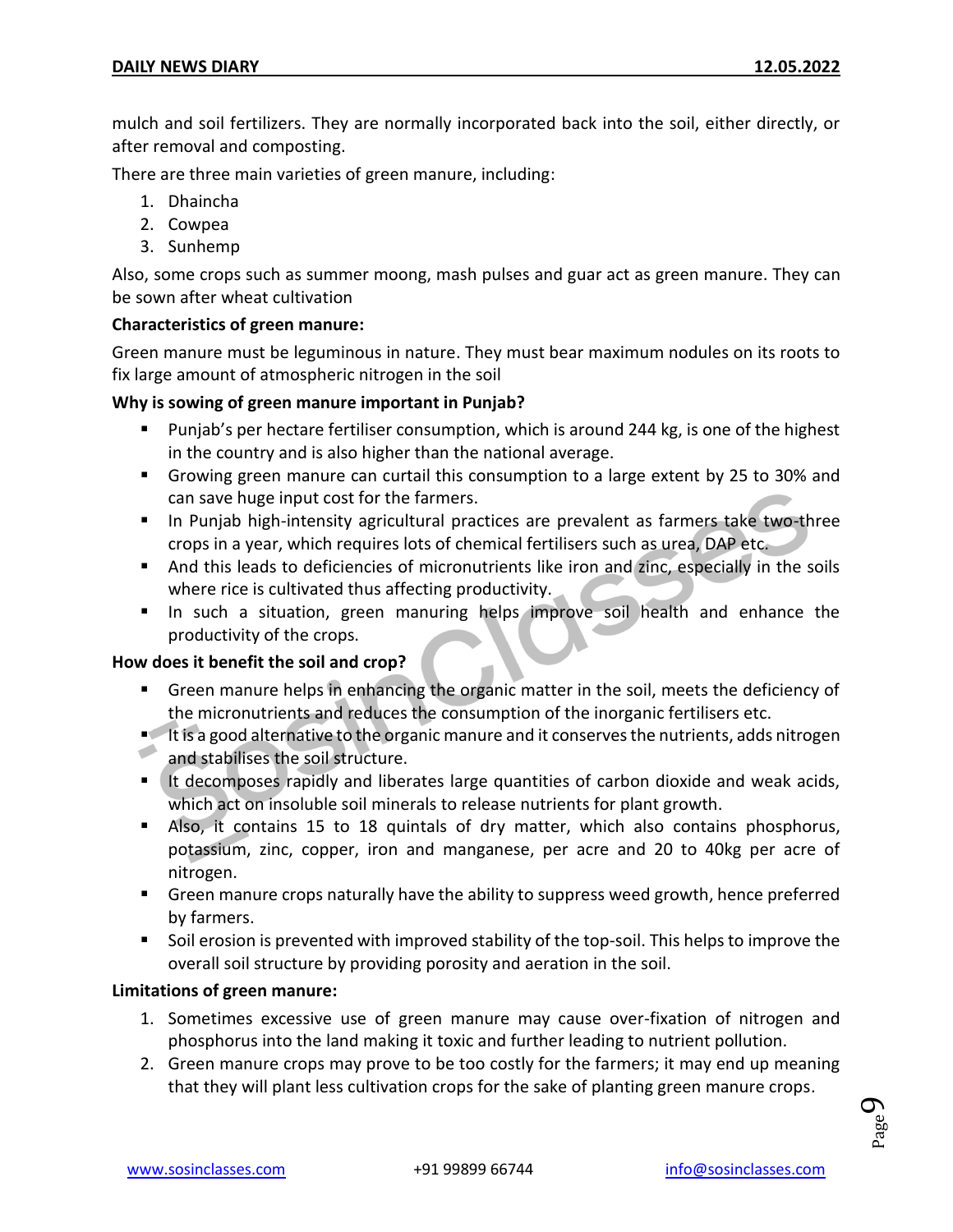- 3. Farmers won't be able to plant their marketable cash crop during the manure phase as sometimes they may choose to increase land fertility rather than plant crops.
- 4. The green manure crop may sometimes compete with the crops that will be the primary source of income.

#### **Various policy initiatives:**

- $\checkmark$  Under Sub- Mission on Seed and Planting Material (SMSP), the govt. provides 50% cost assistance for the distribution of green manure required for a one-acre area per farmer.
- $\checkmark$  The Paramparagat Krishi Vikas Yojana (PKVY) promotes cluster-based organic farming with PGS (Participatory Guarantee System) certification.

#### *Source: Indian Express*

#### **Q) Explain the importance and threats possessed towards Pantanal Wetlands.**

#### **Context:**

The world's largest wetland, the Pantanal in South America, is at the risk of collapse due to legal land-use decisions and proposals.

#### **About Pantanal:**

- The Pantanal is a natural region encompassing the world's largest tropical wetland area, and the world's largest flooded grasslands.
- It is located mostly within the Brazilian state of Mato Grosso do Sul, but it extends into Mato Grosso and portions of Bolivia and Paraguay.
- It sprawls over an area estimated at between 140,000 and 195,000 square kilometres.
- Various subregional ecosystems exist, each with distinct hydrological, geological and ecological characteristics; up to 12 of them have been defined.
- Roughly 80% of the Pantanal floodplains are submerged during the rainy seasons, nurturing a biologically diverse collection of aquatic plants and helping to support a dense array of animal species.

#### **Significance of Pantanal:**

- 1. The Pantanal is a refuge for iconic wildlife. This massive wetland has the largest concentration of crocodiles in the world, with approximately 10 million caimans.
- 2. Jaguars, the largest feline in the Americas, hunt caiman in the Pantanal, which has one of the highest density of jaguars anywhere the world.

**Threats:** Around 95% of the Pantanal is under private ownership, the majority of which is used for cattle grazing.

#### *Source: Down To Earth*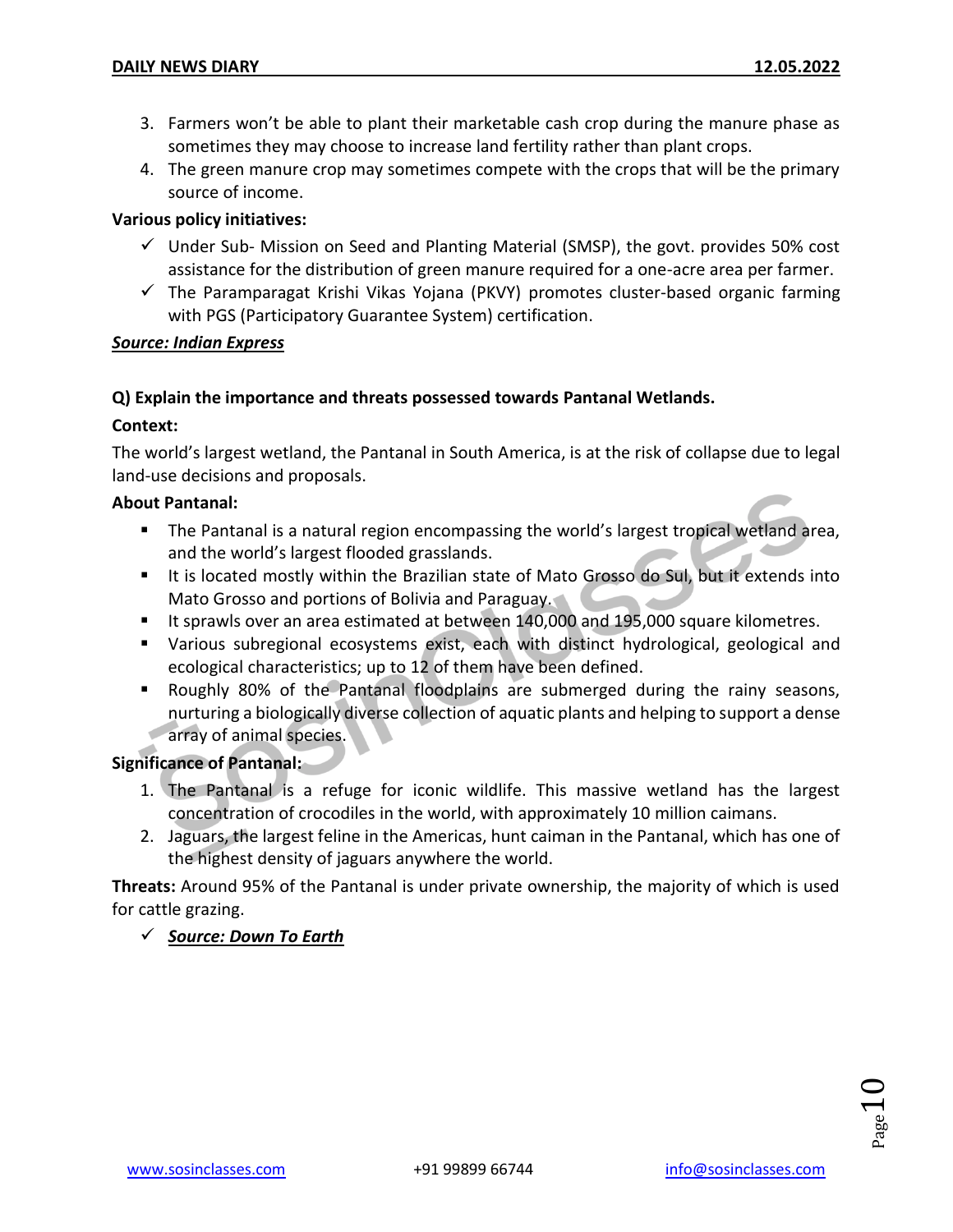#### **Q) With reference to the Sangam literature, 'Mullai' and 'Marutam' are associated with which of the following?**

- a. Major Deities that were worshipped in the temples
- b. Geographical landscapes
- c. Sacred texts that were followed by the Kings
- d. Monks who were responsible for spreading the religious and philosophical ideas

#### **Hey from Yesterday –**

#### **Q) Which of the following battle marked the beginning of the drain of wealth from India to Britain?**

- a. Battle of Khanwah
- b. Battle of Chinsura
- c. Battle of Buxar
- d. Battle of Plassey

#### **Answer: d**

#### **Explanation:**

- Battle of Plassey was a battle fought between the East India Company force headed by Robert Clive and Siraj-Ud-Daulah (Nawab of Bengal). The rampant misuse by East India Company officials of trade privileges infuriated Siraj. The continuing misconduct by EIC against Siraj-Ud-Daulah led to the battle of Plassey in 1757.
- The battle of Plassey paved the way for the British mastery of Bengal and eventually the whole of India.
- If also boosted the strength of British and made it as main contender for Indian empire.
- English Company and its servants amassed huge wealth at the cost of the people of Bengal.
- The battle of Plassey marked the beginning of drain of wealth from India to Britain, i.e economic exploitation of India by the British.
- The economy of India was affected severely. Post the victory, the British started imposing severe rules and regulations on the inhabitants of Bengal in the name of tax collection**.**